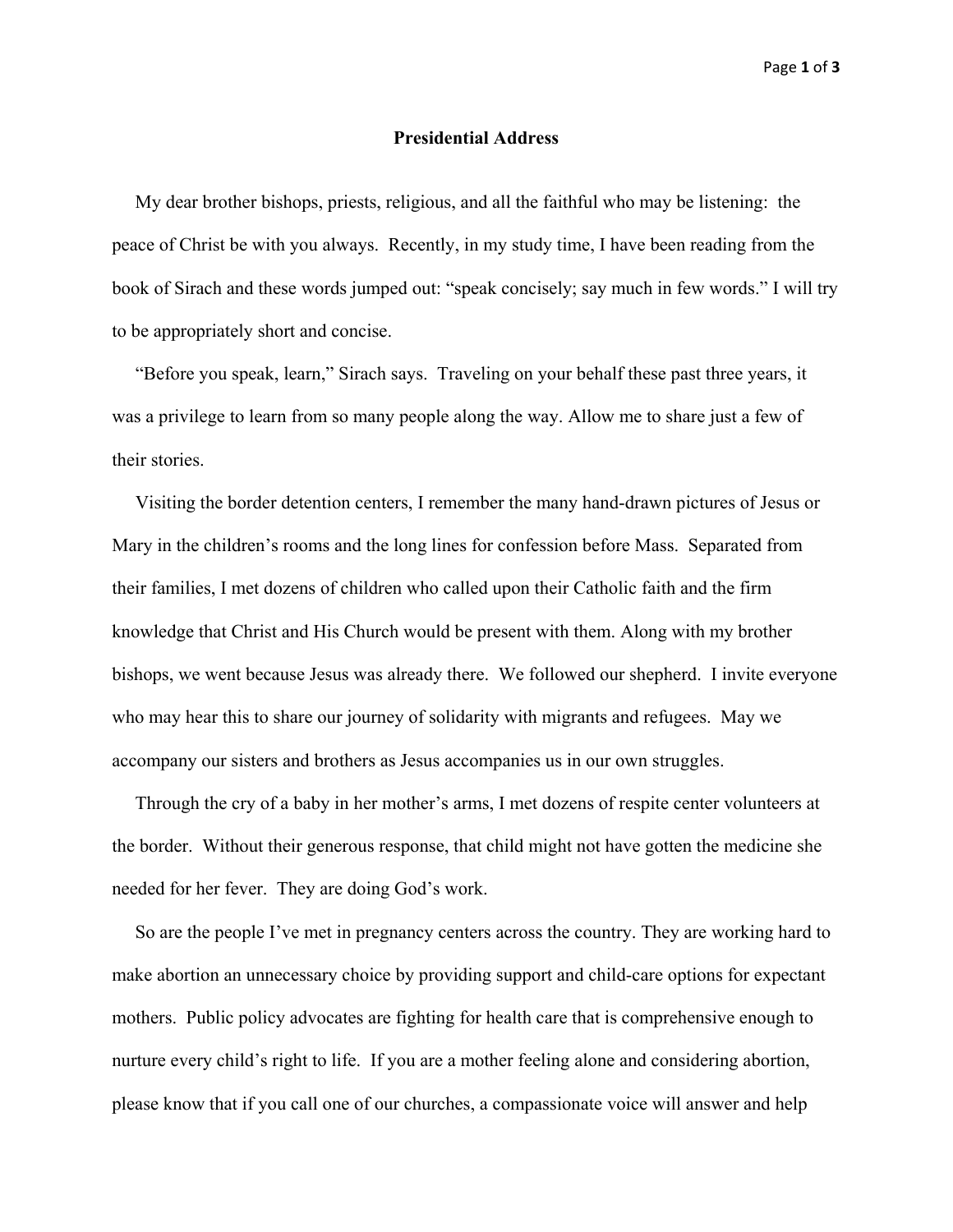identify resources. The continued fight to defend unborn children is one of the most significant things we do. And it will remain so as long as the most innocent lives are left unprotected.

 My life is also forever changed by meeting with survivors of abuse. When too many within the Church sought to keep them in the darkness, they refused to be relegated to the shadows. Their witness brought help to countless fellow survivors. It fueled the resolve of my brother bishops to respond with pastoral support and prevention programs. Background checks, safe environment training, expert review boards, and zero tolerance policies are in place and working -- not in spite our past failures but rather because of them. By sharing their pain, survivors empowered us with the knowledge needed to respond. And Pope Francis has ushered in a new era of bishop accountability with a worldwide standard for investigating wrongdoing, protecting whistleblowers, and serving survivors.

 We have learned how we must strive for justice for the victims of sexual abuse. We must never stop striving for this justice and working unceasingly to prevent any future abuse from happening. The measures we approved last June are a beginning of this renewed striving, but they are only a beginning – more needs to and will be done. Sirach reminds us, "if you strive after justice, you will attain it…."

 During these difficult times within our own Church, we must continue to strive for justice – for relationships that are ordered in the right way – that is, towards the salvation of souls, including our own. As our Holy Father has said so well and so often, one of those areas we need to strive to correct is clericalism. We cannot permit anyone who is ordained to act as if he is lord and master over others. The privilege of a cleric is to be a humble servant to all. Justice demands that those who are shepherds should lead from in front, as courage requires, and from behind, as humility requires, going to those who are lost. A renewed impetus towards evangelization must and will require an intensified sense of missionary discipleship, and this must begin with ourselves as bishops and with our priests.